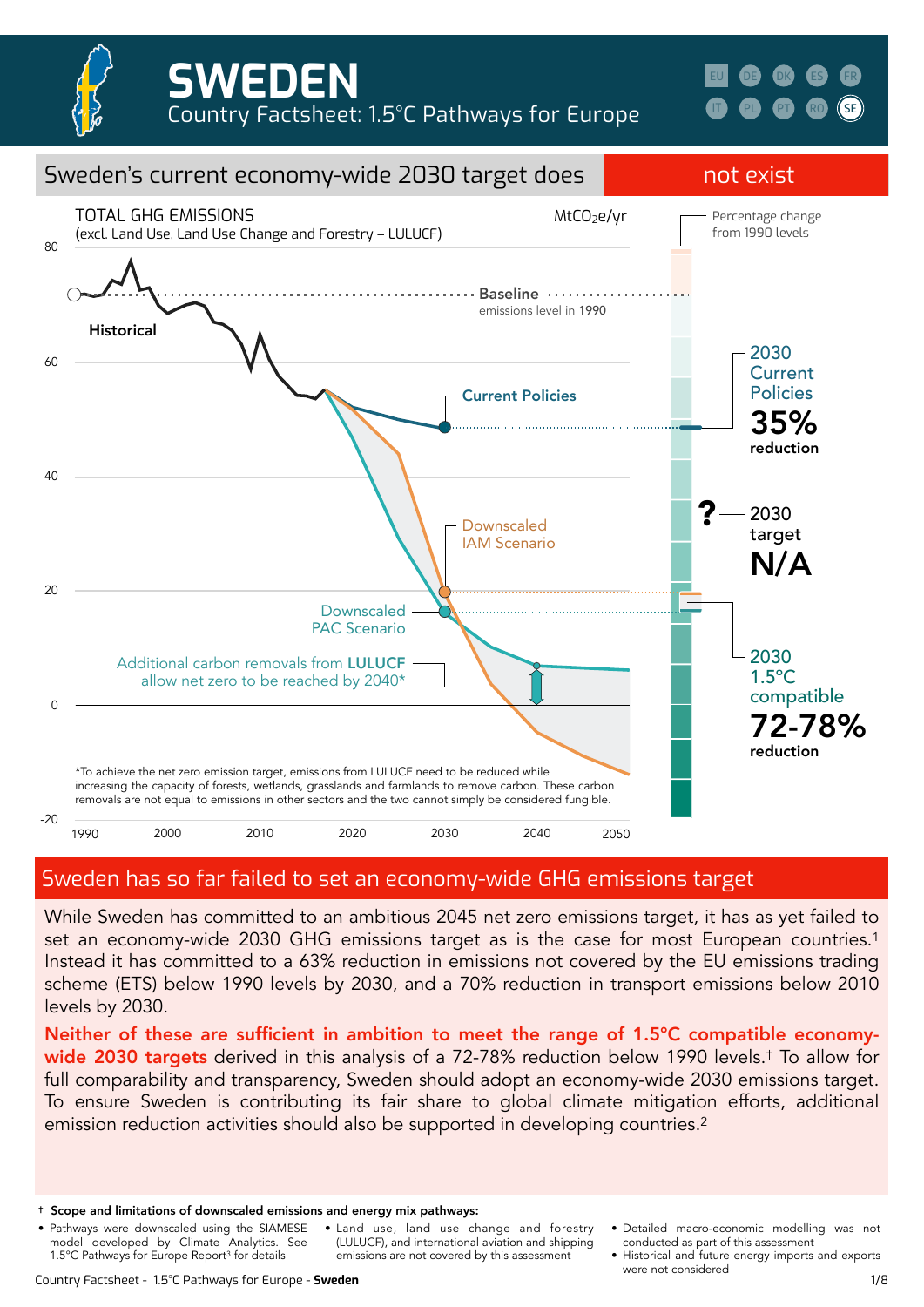### CURRENT SITUATION Snapshot of Sweden's emissions and energy system

### Emissions profile

Sweden's emissions excluding the LULUCF sector peaked in 1970 and have been trending down since. Since 1990, emissions have fallen 23%, led by the buildings sector, which saw an 87% drop in emissions over this time.4 All sectors have seen emissions decline, though the transport and industry sectors under-performed compared to the economy-wide drop, falling just 14% and 19% since 1990 respectively. In addition, emissions from international aviation have increased significantly over this time.5

Emissions reductions in the industry sector were achieved through lower total energy demand and fuel switching between coal and oil to biomass, with coal consumption falling 42% between 1990 and 2019.6 Though transport emissions are on the decline, they emit more than twice as many emissions as the next largest emitting sector, highlighting the need for ambitious and effective policies targeting this sector.



### Energy overview and main policy gaps

Sweden's total primary energy supply has stayed relatively stable since 1990, though the composition of this energy supply has changed dramatically. Coal consumption fell 47% and now makes up just 4% of total primary energy, while oil consumption has fallen 31% and makes up a 20% share compared to 30% in 1990.6 Renewables now make up 40% of total primary energy supply, with nuclear contributing a further 35% in 2019.

Sweden has a target of 100% renewable generation in the power sector by 2040, and a 50% energy reduction target below 2005 levels by 2030.1 These are ambitious targets to be commended, but what is needed to ensure Sweden maintains a 1.5°C trajectory throughout the following decades according to the downscaled pathways, is a 2030 economy-wide emissions reduction target of at least 72% below 1990 levels (excl. LULUCF).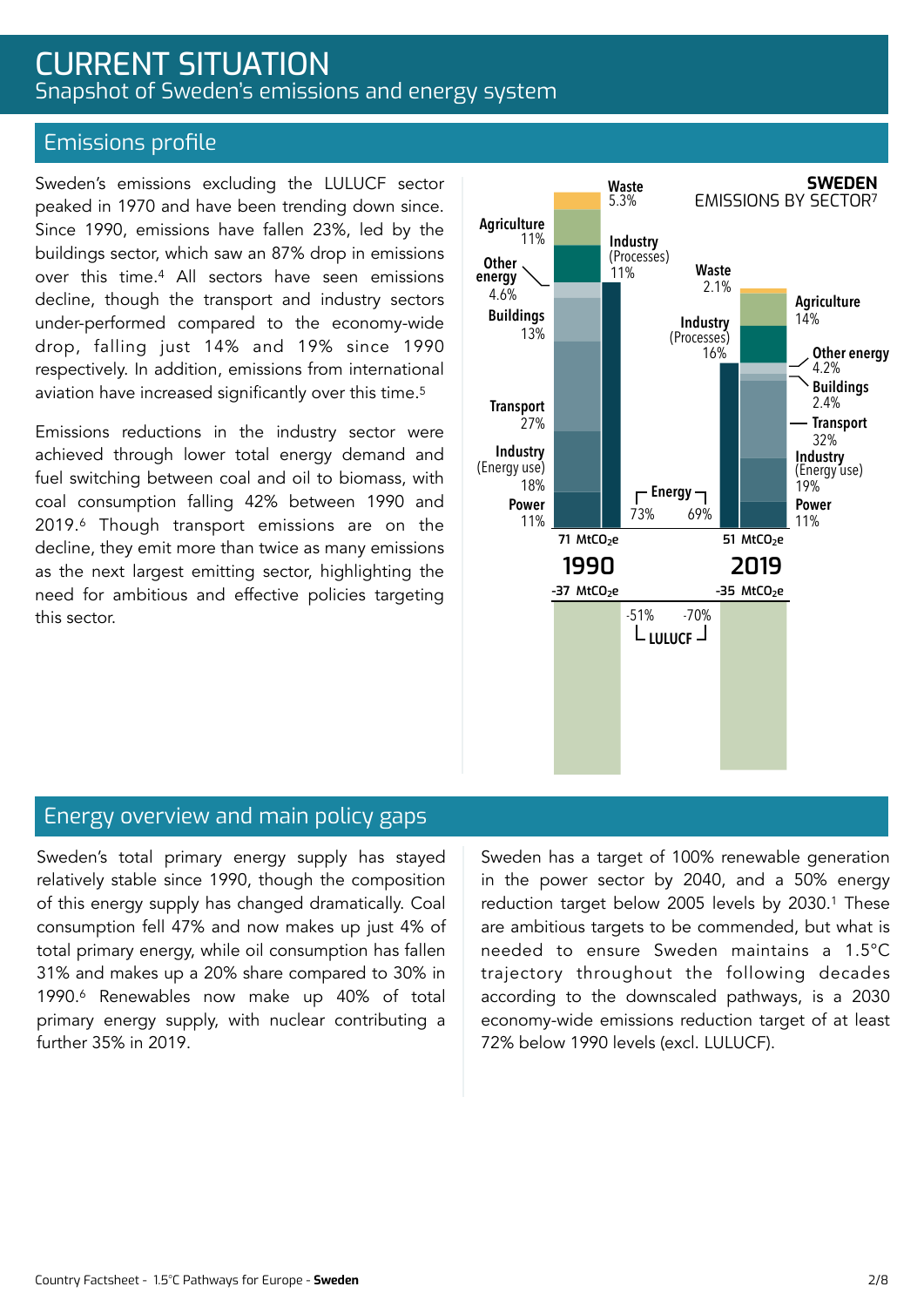### Civil Society & Global Integrated Assessment Models 1.5°C energy and climate scenarios for Europe

The aim of the 1.5°C Pathways for Europe Project is to derive Paris Agreement compatible emissions and energy mix pathways for key European countries. The project seeks to highlight existing scenarios that demonstrate that a very high level of ambition on climate and energy policy *is possible* for the European Union. To reflect the varied methodologies employed to construct such scenarios, we assess the Paris Agreement Compatible (PAC) energy scenario, and a scenario from the global REMIND integrated assessment model (IAM), both embodying high levels of 2030 climate ambition in the European Union region. We use the SIAMESE model developed by Climate Analytics to create country level pathways, using the PAC/REMIND scenario results for the European Union as input and downscaling them based on demographic, economic, energy system, and policy heterogeneity between countries.8 We outline key differences between the two scenarios used as input for the SIAMESE downscaling process below.

#### **PAC**<sup>9</sup> Paris Agreement Compatible Energy Scenario Global IAM 9 10,11

The PAC scenario for the EU28 was developed through a bottom-up collective research exercise involving energy and climate experts and incorporating findings from relevant scientific literature.

Around 150 stakeholders from member organisations of the European Environmental Bureau (EEB) and Climate Action Network (CAN) Europe, and from science and industry were involved in the scenario building process.

The PAC scenario is an attempt to construct a European-wide energy scenario which is aligned with the Paris Agreement's objective to limit global warming to 1.5°C and which embodies the demands of civil society.

In doing this it suggests a trajectory with:

- 100% renewable energy supply by 2040
- At least 65% GHG emissions reduction below 1990 levels by 2030
- Net zero emissions by 2040

# An integrated scenario reaching 1.5°C

We assess the global REMIND 1.7 CEMICS-1.5- CDR8 scenario as an additional line of evidence for pathways for the European Union to achieve the 1.5°C long-term temperature goal of the Paris Agreement. REMIND is a global energy-economyclimate model that maximises inter-temporal welfare. It contains macro-economic, energy system, and climate modules that are integrated to attain exogenously prescribed climate targets.12

Population and GDP growth are key drivers of future energy demand and, thus, GHG emissions in IAMs. In our SIAMESE-based downscaling approach, we therefore take growth rates from the shared socioeconomic pathway (SSP) scenarios, specifically SSP2, a middle of the road scenario, in order to assess what the EU-region results of this scenario imply for country-specific energy system transformation.

Key outputs for the EU region from this scenario are:

- 90% renewable energy supply by 2040
- 62% GHG emissions reduction below 1990 levels by 2030 (excl. LULUCF)
- Net zero emissions between 2045-2050

#### Carbon Capture and Storage (CCS):

A key assumption underpinning the PAC scenario is that carbon capture and storage will not be required to achieve net zero emissions for the European Union.

#### Carbon Capture and Storage (CCS):

This IAM scenario envisages some natural gas and biomass combustion with carbon capture and storage.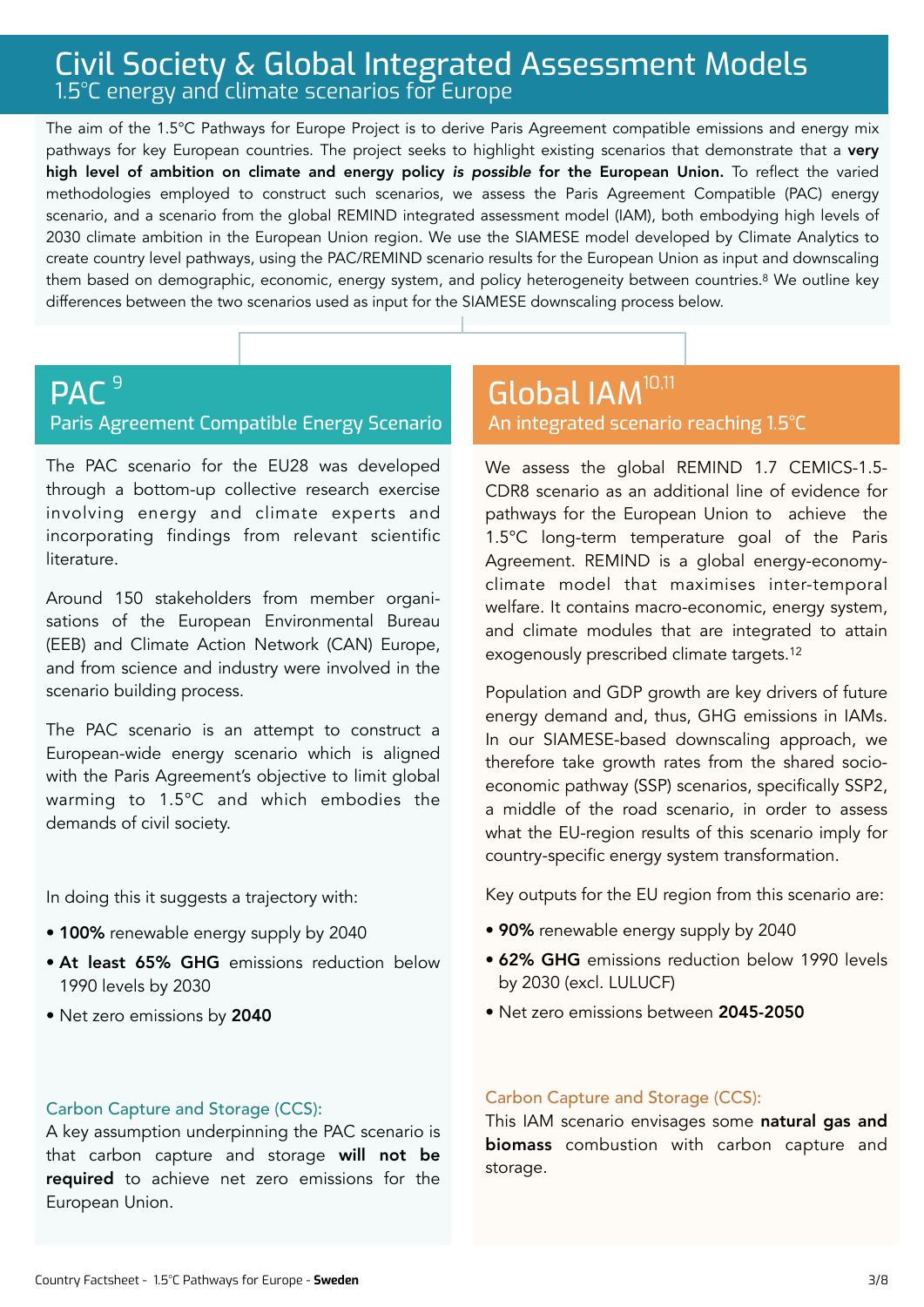# Economy-Wide 1.5°C Pathways

According to the analysis undertaken in this project, achieving a 1.5°C compatible economy for Sweden requires a 72-78% reduction in total GHG emissions (excluding LULUCF) by 2030 and reaching net zero emissions between 2040 and 2050.

There are numerous different pathways to achieving net zero emissions in this timeframe. In the downscaled PAC scenario where carbon capture and storage is not utilised, a LULUCF emissions sink of 7 MtCO $2e$  would achieve net zero emissions in 2040. This is far less than the size of the current LULUCF sink, and the projected size of the sink under current policies in the latest year for which there are projections (2035).5

### 1.5°C Compatible 2030 primary energy mix\*

|                                        | $\overline{{\mathbf 120}}$ 17 $^{\circ}$ | 2030                                  |
|----------------------------------------|------------------------------------------|---------------------------------------|
| <b>Renewables</b><br>incl. biomass     | 39%                                      | 77-84%<br>PAC IAM                     |
| <b>Unabated Fossil</b><br><b>Fuels</b> | 26%                                      | $7 - 10%$<br>PAC IAM                  |
| <b>Nuclear</b>                         | 34%                                      | $6 - 16%$<br><b>PAC</b><br><b>IAM</b> |

**SWEDEN** TOTAL GHG EMISSIONS (excl. LULUCF) MtCO2e/yr



\*To achieve the net zero emission target, emissions from LULUCF need to be reduced while increasing the capacity of forests, wetlands, grasslands and farmlands to remove carbon. These carbon removals are not equal to emissions in other sectors and the two cannot simply be considered fungible.

In the downscaled PAC and IAM pathways, the share of unabated fossil fuels in primary energy demand is reduced to between 7-10% by 2030, whereas the share of renewables including biomass reaches 77-84% by the same year.

The transport and industry sectors constitute a combined 61% of total GHG emissions in Sweden (2019, excl. LULUCF), illustrating the need for strong policies to reduce the oil demand that produce these sectoral emissions.7

\*Primary energy supply includes losses that occur during the conversion of nuclear and fossil fuels to electricity, resulting in a higher proportion of both nuclear and fossil fuels than in total final energy demand



The **PAC** scenario depicts a future where total energy use rapidly declines through efficiency gains, largely from switching fossil fuel consumption to renewables, increased rates of material reuse and recycling, and consumer demand reduction.

Country Factsheet - 1.5°C Pathways for Europe - **Sweden** 4/8

The **[IAM scenario](https://www.pik-potsdam.de/en/institute/departments/transformation-pathways/models/remind/remind16_description_2015_11_30_final#:~:text=REMIND%20is%20a%20global%20energy,inter-temporal%20welfare%20is%20maximized.&text=Macro-economic%20production%20factors%20are,,%20labor,%20and%20final%20energy.)** also achieves efficiency gains, but assumes energy demand continues to rise over time in line with historical regional growth trends. The large increase in national total primary energy supply reflects the overall increase in the modelled Europe-wide scenario results.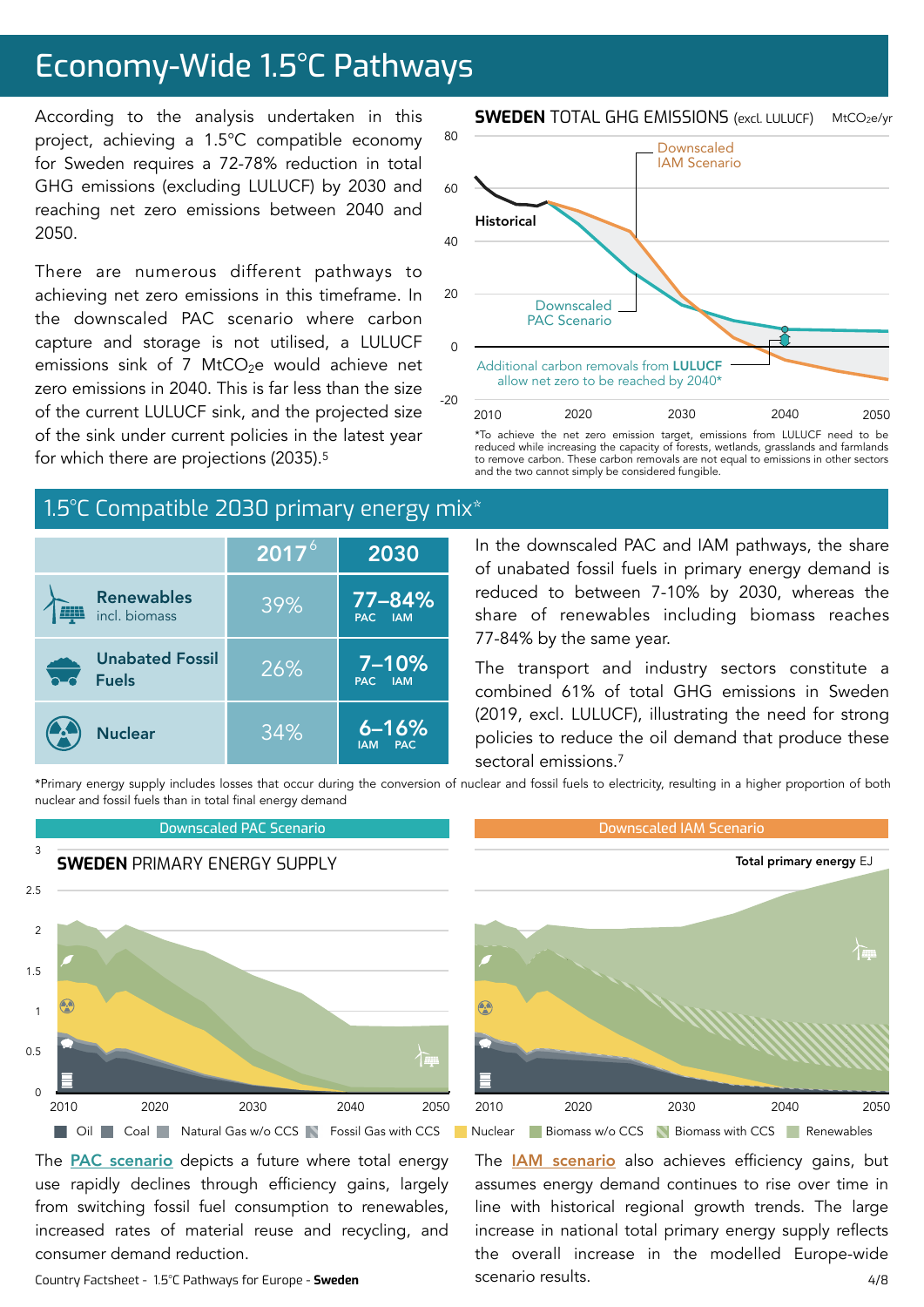# Sectoral decarbonisation: Power

**SWEDEN** CO2 EMISSIONS IN THE POWER SECTOR

12

Emissions MtCO2/yr

5–10% PAC IAM



\*No detailed wholesale electricity market modelling was undertaken for this assessment

90–95% 2030 0% IAM PAC



0%

### Towards a fully decarbonised power sector

Sweden's power sector is largely decarbonised, with only a very small degree of fossil fuel based generation remaining. Phasing this out as rapidly as possible should be a priority. Due to the need to electrify the economy, total electricity demand in the two downscaled scenarios increases considerably over the coming decades, rising between 3-4 times above current levels by 2050. In these scenarios, biomass plays a diminishingly small role in the Swedish power sector, with non-biomass renewables displacing it and nuclear, and making up all of the increase in total demand.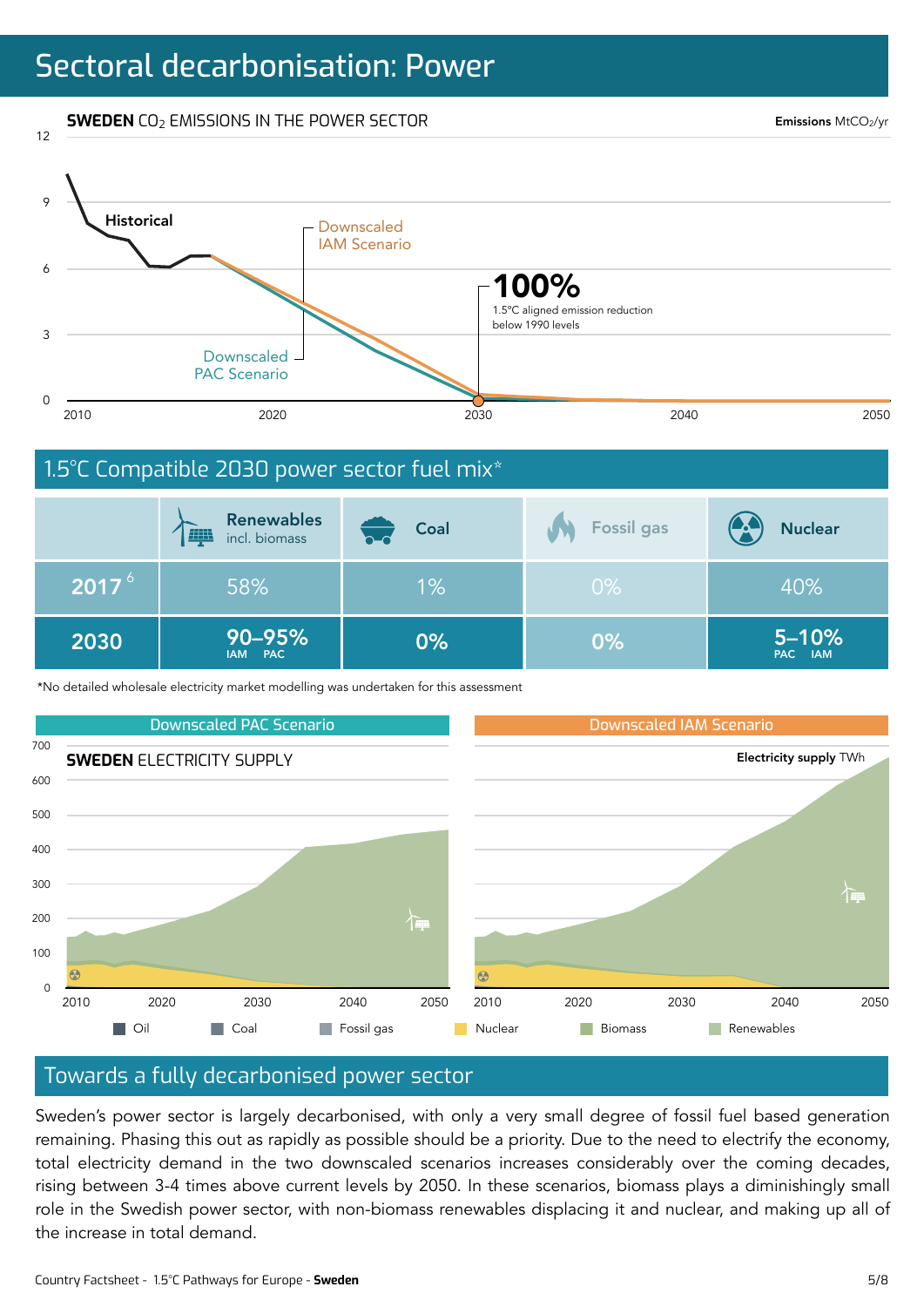# Sectoral decarbonisation: Industry



until 2040 in the pathway downscaled from the PAC scenario, whereby energy-related emissions reach zero and further reductions occur more gradually. This is due to the nature of these residual (process) emissions that are harder to mitigate than those from fuel combustion.

If Swedish steel and cement industries develop as planned, process emissions are likely to decrease more rapidly than in the downscaled PAC scenario shown here.

It was not possible to downscale the chosen IAM scenario due to a misalignment of scenario and historical energy data.

### 1.5°C Compatible 2030 industry sector final energy mix

|                   | <b>Electricity</b> | Coal<br>n-d | <b>Fossil gas</b> | Renewable<br>Hydrogen |
|-------------------|--------------------|-------------|-------------------|-----------------------|
| 2017 <sup>6</sup> | 39%                | 6%          | 3%                | $0\%$                 |
| 2030              | 50%                | 3%          | 2%                | 6%                    |

### Downscaled PAC Scenario 0.6 **SWEDEN** INDUSTRY FINAL DEMAND Final energy demand EJ 0.5  $\odot$ 0.4  $0.3$  $0.2$ 0.1  $\Omega$ 2010 2020 2030 2040 2050 2010 2050 Coal Liquids Fossil Gas Electricity Heat Biomass Bio & Synthetic Gas Renewable Hydrogen

### Towards a fully decarbonised industry sector

Sweden's industry sector is comparatively non-carbon intensive, with only small levels of fossil fuel consumption remaining.<sup>6</sup> Coal and oil demand has been replaced mostly with biomass, which is likely to form a large part of future demand in a decarbonised industry sector. Remaining fossil fuel use should be mostly phased out between 2030 and 2035 to ensure Sweden's industry sector is aligned with the 1.5°C compatible trajectory downscaled from the PAC scenario. Focus now should shift to eliminating Sweden's considerable industry process emissions as quickly as possible.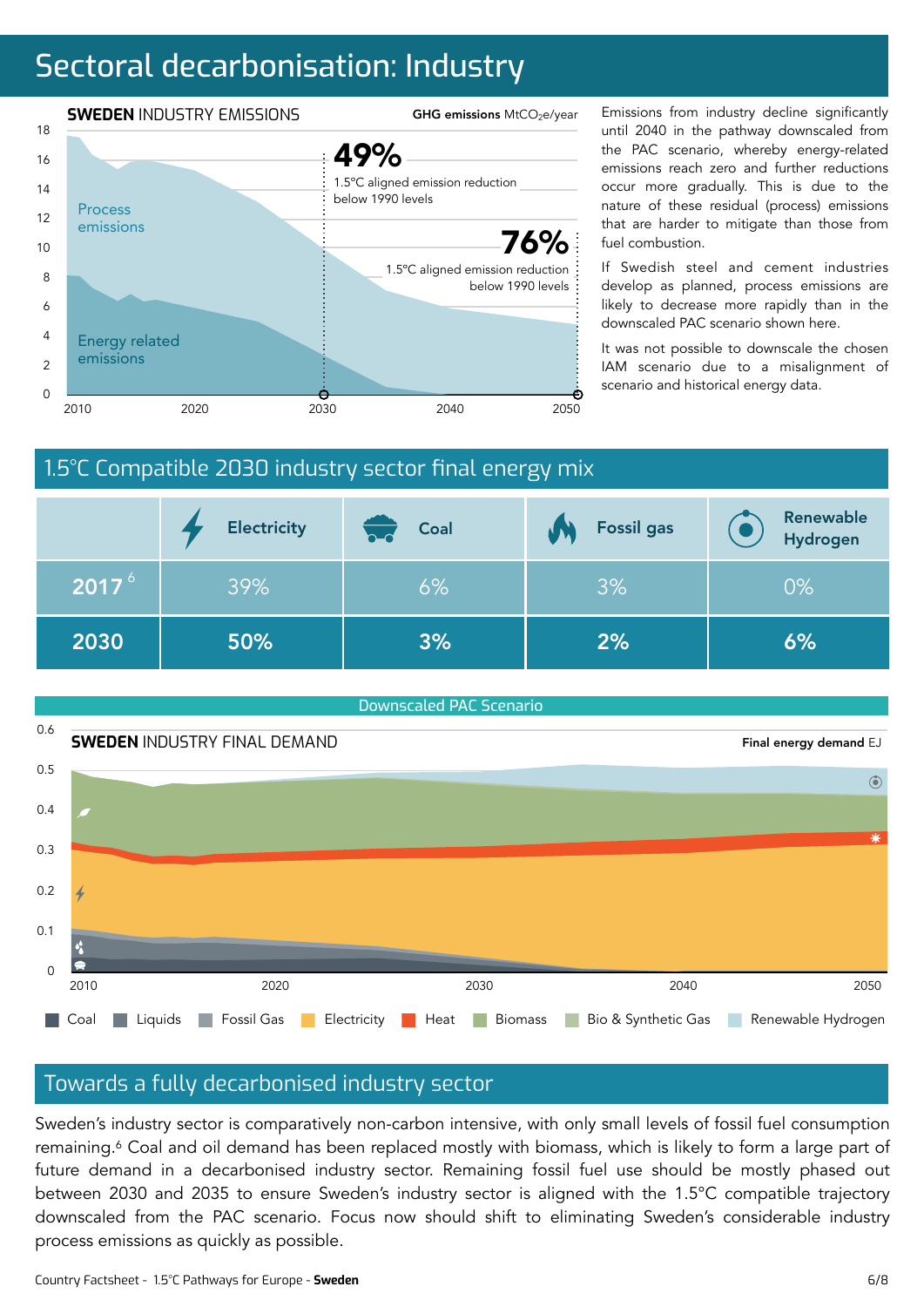# **Closing the Ambition Gap** Closing the Ambition Gap

### Key characteristics of Sweden's 1.5°C compatible pathways

|                                                     | <b>Historic</b>              | 1.5°C compatible benchmarks         |                                    | <b>Country targets</b> |                             |
|-----------------------------------------------------|------------------------------|-------------------------------------|------------------------------------|------------------------|-----------------------------|
|                                                     | 2017                         | 2030                                | 2050                               | 2030                   | 2050<br>incl. LULUCF*       |
| <b>Total GHG</b>                                    | 55<br>MtCO <sub>2</sub> e/yr | $16 - 20$<br>MtCO <sub>2</sub> e/yr | $-5 - 7$<br>MtCO <sub>2</sub> e/yr | N/A                    | 0<br>MtCO <sub>2</sub> e/yr |
| excl. LULUCF                                        | 23%<br><b>below 1990</b>     | 72-78 %<br>below 1990               | $92 - 117%$<br>below 1990          | N/A                    | 100 %<br>below 1990         |
| <b>Emissions intensity of</b><br>power generation** | $\overline{7}$<br>qCO2/kWh   | $\Omega$<br>gCO2/kWh                | $\Omega$<br>gCO2/kWh               |                        |                             |
| Share of renewable power                            | 58 %                         | 90-95 %                             | 100 %                              |                        | 100 %<br>(2040)             |
| Share of unabated fossil<br>fuel in power           | 1%                           | 0%                                  | 0%                                 |                        |                             |
| Share of nuclear power                              | 40 %                         | $5 - 10%$                           | 0%                                 |                        |                             |
| Industry electrification rate                       | 39 %                         | 50 %                                | 71 %                               |                        |                             |

\* 2050 target is shown including LULUCF emissions due to the absence of government projections for these emissions to 2050

\*\* Does not include upstream emissions

### Raising Ambition

Setting a 2030 economy-wide emissions target should be a priority for Sweden, and to ensure it is aligned with the 1.5°C compatible downscaled emissions pathways it should be in the range of 72-78% below 1990 levels (excl. LULUCF). Sweden has a high proportion of renewable and low carbon energy use, but a large amount of fossil fuel consumption (primarily oil and petroleum products) remains in the transport and industry sectors.<sup>6</sup> A 2030 target for reducing transport emissions by 70% below 2010 levels is in place, but what is needed is a suite of strong and effective policies.1 Such policies need to both reduce reliance on personal vehicle use, through incentives and infrastructure for cycling, walking and using public transport, as well as ramp up vehicle electrification.

### Other benchmarks

**[Naturskyddsföreningen: Fossil-free, renewable,](https://old.naturskyddsforeningen.se/sites/default/files/dokument-media/fossilfrittfornybartflexibelt_slutkorrad_rgb.pdf) flexible - The sustainable energy system of the [future](https://old.naturskyddsforeningen.se/sites/default/files/dokument-media/fossilfrittfornybartflexibelt_slutkorrad_rgb.pdf)13**

- Phase out of fossil fuels by 2030
- 100% renewables, nuclear phase out by 2040
- 37% reduction in total energy demand between 2017 and 2040

| ) View the full report covering the EU27 and the 9 member states below or view the other factsheets in this series $^{\dagger}$ |               |         |              |        |          |         |              |               |
|---------------------------------------------------------------------------------------------------------------------------------|---------------|---------|--------------|--------|----------|---------|--------------|---------------|
| Denmark                                                                                                                         | <b>France</b> | Germany | <b>Italy</b> | Poland | Portugal | Romania | <b>Spain</b> | <b>Sweden</b> |